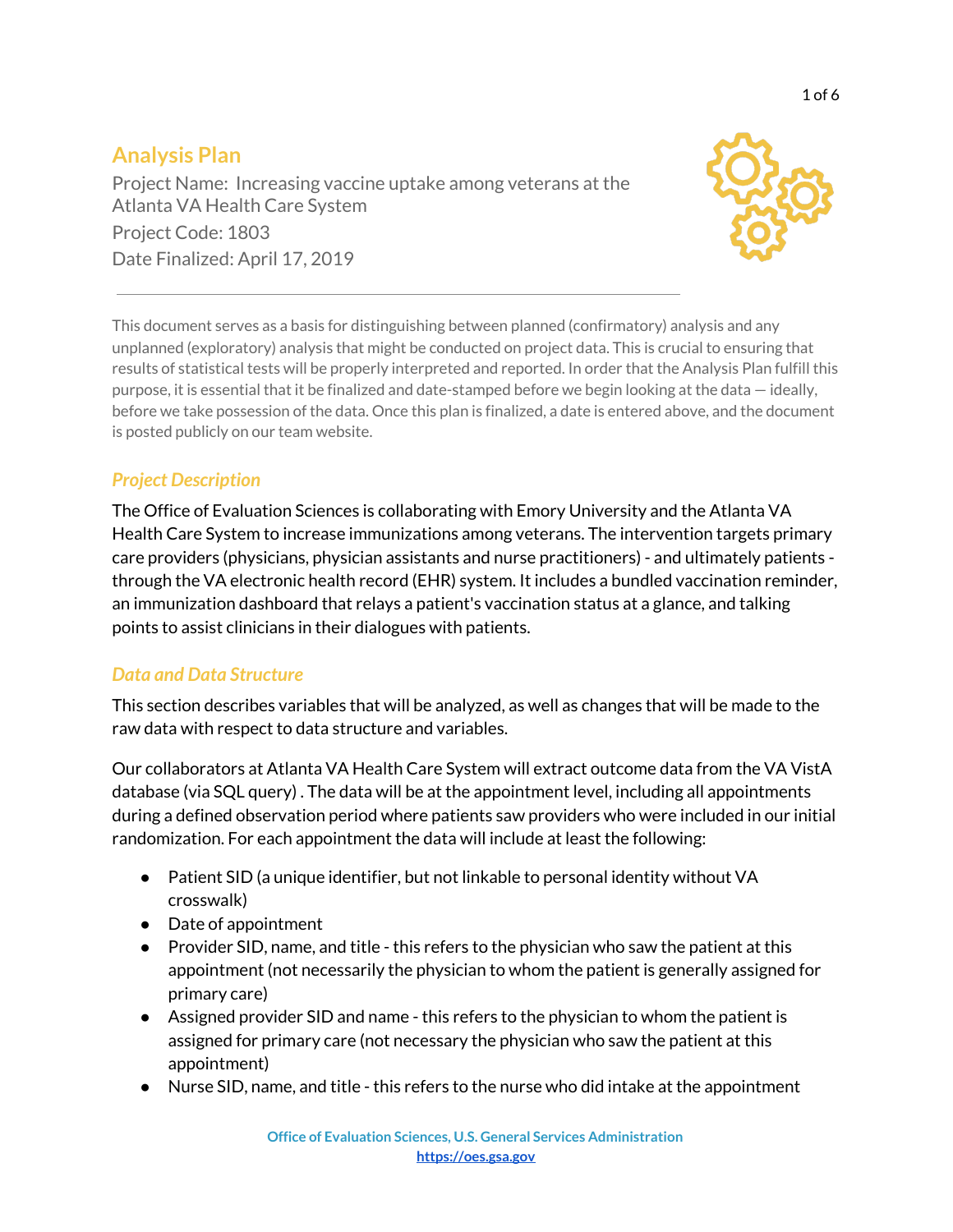- $\bullet$  Patient-aligned care team (PACT) to which the patient is assigned this is a cluster of providers, typically including one doctor and multiple nurses, who work together to provide care to assigned patients
- Location/clinic/PACT where the appointment took place
- $\bullet$  Patient characteristics including age, gender, rurality, and race/ethnicity
- For each vaccine of interest (see below), the date when the patient last received this vaccine
- For each vaccine of interest, whether the patient last received it elsewhere (from a provider or source outside of VA)
- For each vaccine of interest, any indicators of whether the patient declined/refused the vaccine
- For each vaccine of interest, any indicators of whether the vaccine was contraindicated for the patient

Note we will not receive any personally identifiable information (PII) or protected health information (PHI) as part of this collaboration.

### **Outcome Variables to Be Analyzed:**

The vaccines of interest are:

- Receipt of influenza vaccine
- Receipt of pneumococcal (PCV13 or PPSV23) vaccine
- Receipt of Tdap/Td vaccine

Our two primary outcomes will be defined at the patient level:

- receipt of one or more of these vaccines during the observation period, conditional on the patient being due for at least one of these vaccines at any appointment during the observation period
- receipt of the influenza vaccine during the observation period, conditional on the patient being due for the influenza vaccine at any appointment during the observation period

We specify a separate outcome for the influenza vaccine because it is due with much greater frequency than the others (most individuals are candidates for the vaccine every year) and because there is reason to believe there are unique behavioral barriers to influenza vaccine uptake.

Depending on availability of specific data elements/variables, secondary or exploratory outcomes may include:

- Should these data be available, will determine rates of hospitalizations, ER visits or disease diagnoses related to flu, pneumonia, tetanus, diphtheria by treatment and control conditions
- Receipt of individual vaccines (PCV13, PPSV23, Tdap, Td)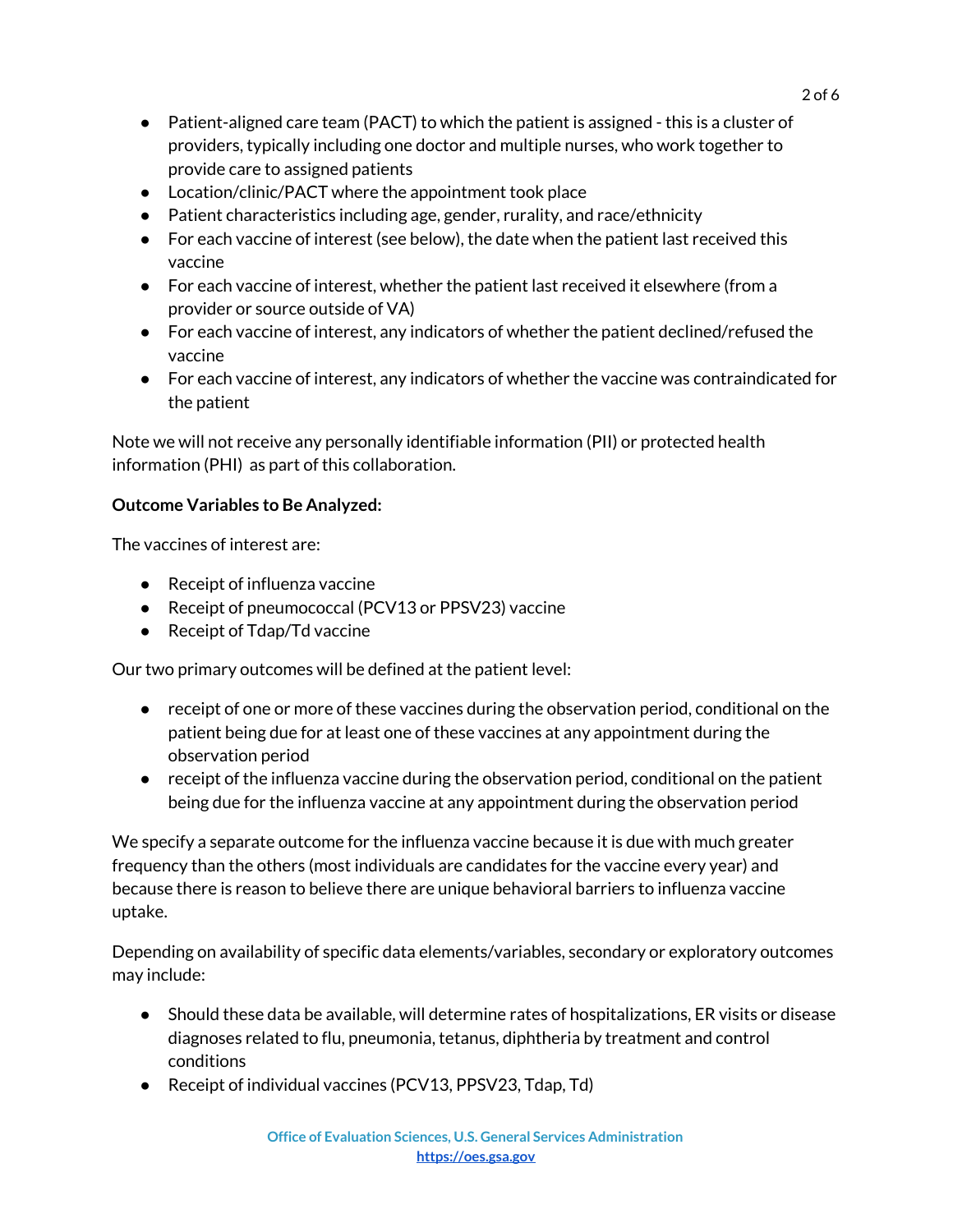- Reasons for declining/refusing vaccine
- Cost per additional individual vaccinated
- Receipt of Zoster vaccine (RZV, ZVL)

More information on the intervention is available in the Project Design [Document.](https://docs.google.com/document/d/1j7tv_P54ptskyTfwEDTAvhgauR-53zW8psr9Lg6_jUQ/edit#)

#### **Transformations of Variables:**

For each vaccine, the data will include when it was last received, but will not explicitly indicate whether the patient was due for the vaccine at the time of the appointment. OES will calculate whether each vaccine was due at the time of the appointment based on date of last receipt as recorded in the VA data and, as appropriate, other criteria such as patient age. The data will contain specific flags for whether each vaccine was contraindicated for the patient, and these will also be used. Finally, the data will contain flags for whether the patient reported receiving the vaccine elsewhere; we will use these flags in one version of our analysis but not the other, to allow for the possibility that patient reports about having received the vaccine elsewhere are not always reliable and might be, for example, polite ways of declining a vaccine.

All algorithms used for calculating new variables from existing ones will be reviewed by VA partners or checked against VA specifications to ensure they are correct and consistent with VA methods (including the logic used in CPRS to determine whether each vaccine reminder should appear).

After it is determined whether each vaccine was due at each appointment, appointments will be collapsed to the patient level. The patient will be scored for whether they were due for each vaccine at any appointment during the observation period, whether they were due for any of the vaccines of interest at any appointment, whether they received each vaccine, and whether they received any of the vaccines of interest.

#### **Imported Variables:**

To reduce spillover, we have randomly assigned providers in clusters to treatment conditions. In particular, we defined 97 clusters — most of which were PACTs, but some of which were combinations of PACTs that had some overlap in staffing (e.g., two PACTs for which a single nurse served as Clinical Associate). Codes for these 97 clusters will be merged into the data (using provider name as a matching variable). Treatment assignment will be merged in if needed, though we expect this will already be available on the datafile generated by Atlanta VA.

#### **Data Exclusion:**

We expect it is possible that, at some appointments, a patient sees a nurse in a treatment cluster and a doctor in a control cluster (or vice versa). This might happen, for example, if a nurse in one cluster covers for a nurse in another cluster. We do not know if or how often this happens, but we will check for it in the data. If we do find such cases of within-appointment spillover, and assuming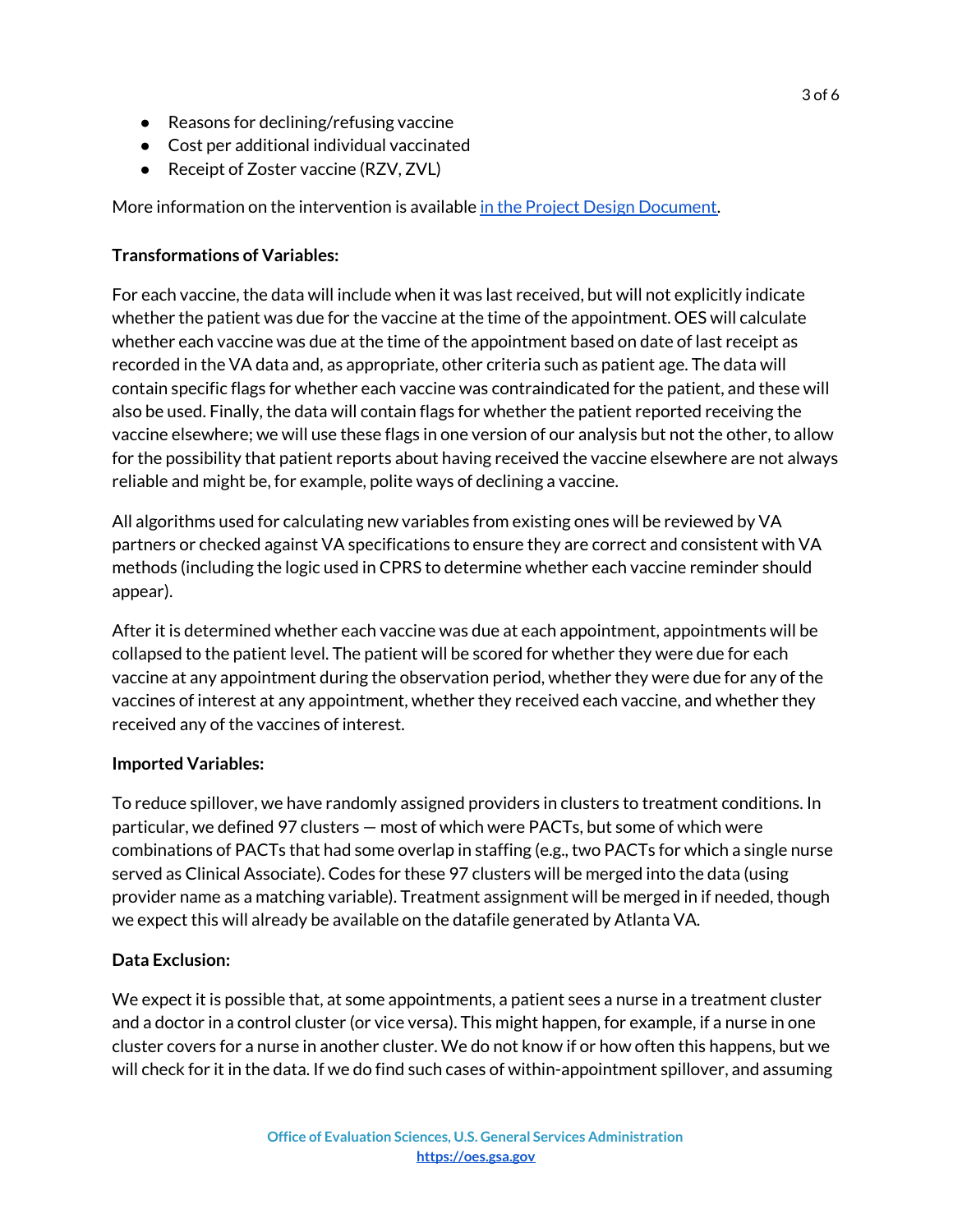they are sufficiently rare, we will exclude them from analysis. (See below for exploratory analyses we might conduct if such cases are more frequent than we expect.)

Between-appointment spillover is also possible. That is, it is possible that an individual patient will have multiple appointments during the observation period with providers in different conditions. Our primary approach will again be to exclude such cases, though may include other versions of this analysis if such cases are more frequent than expected.

### **Treatment of Missing Data:**

We expect no true missing values. On the vaccine receipt and other medical indicator variables, missing values will be interpreted as absence of a shot or other event or condition.

# *Statistical Models & Hypothesis Tests*

This section describes the statistical models and hypothesis tests that will make up the analysis — including any follow-ups on effects in the main statistical model and any exploratory analyses that can be anticipated prior to analysis.

### **Statistical Models:**

#### *Randomization Test*

Before continuing with analysis, we will check the initial randomization by conducting *d* <sup>2</sup> omnibus balance tests which account for cluster assignment using observable characteristics of patients and appointments, including rates at which the vaccines of interest were due, as well as any available demographic characteristics of patients (e.g., age, rurality).

We will conduct these randomization tests both on the full dataset and on the reduced dataset after excluding appointment where the patient was not due for the vaccine of interest. If we find significant imbalance after this exclusion, we will report average treatment effects both with and without adjustment for covariates.

### *Treatment Effects*

We will estimate the causal effect of the treatment (more specifically, intent to treat) using a difference of means calculated using an ordinary least squares (OLS) regression of a binary variable coding vaccine receipt on treatment assignment, with weights to reflect unequal-sized clusters. (Cluster size will be determined by the number of appointments held by each cluster of providers during the observation period.) The primary question of interest is: Were the modified reminders effective in increasing take-up of the vaccines of interest (and of the influenza vaccine, in particular)?

In our basic OLS specification, we will regress the vaccine receipt indicators on

● an indicator variable for assignment to treatment, and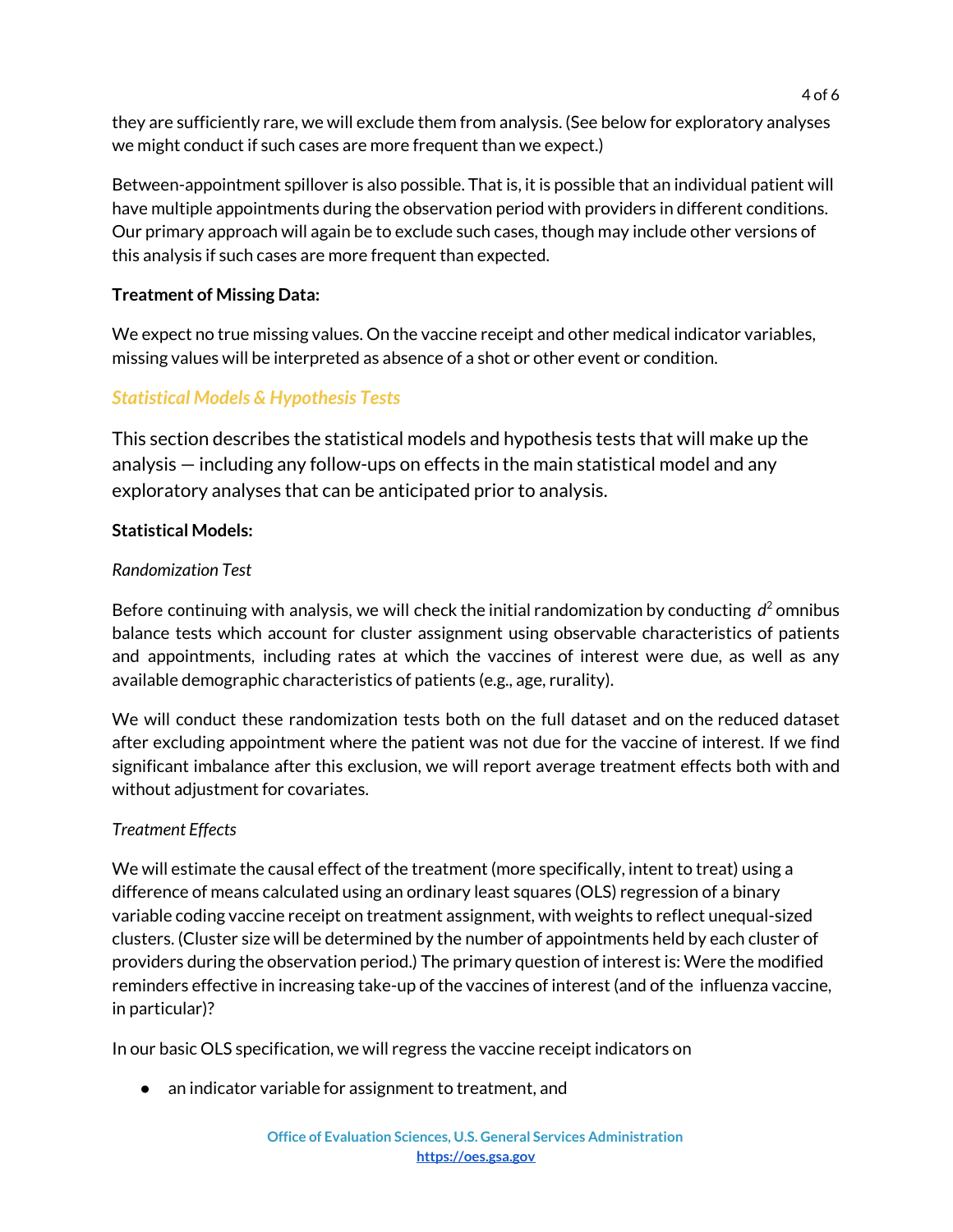● patient-, provider-, and appointment-level covariates as available in the data (as described above).

The purpose of including the covariates is to enhance the precision of our estimate of treatment effect by adjusting for pre-treatment differences in patient characteristics, provider characteristics, or characteristics associated with the appointment. (Of course, provider and appointment characteristics will have to be rolled up to the patient level in cases where the patient saw had multiple appointment, potentially with multiple different providers, during the observation period.)

In addition to the OLS specification, we will run an analogous logistic regression. We do this in anticipation of publishing in outlets for which logistic regression is the norm. We will use Freedman's (2008) plug-in estimator in order to report differences in log-odds among treatment conditions. $^1$  If the OLS and logistic regressions yield substantively different results, the OLS results will take precedence.

In our primary analysis, we will estimate cluster-corrected HC2 standard errors.

# **Inference Criteria, Including Any Adjustments for Multiple Comparisons:**

We will use standard inference criteria. We will use two-tailed tests and three threshold *p*-values: 1%, 5%, and 10%.

We will not perform any adjustment for multiple comparisons when analyzing our primary outcomes, since we expect the two outcomes (receipt of any shot and receipt of the influenza vaccine) to be highly correlated with one another. We may apply some adjustment for multiple comparisons in any exploratory analyses, depending on the form these analyses take.

# **Limitations:**

We anticipate the following limitations.

- Patients can get vaccinations (especially influenza vaccinations) from other sources, and these are sometimes but not always recorded in VA's electronic health records. This will constitute unavoidable measurement error; in particular, some appointments will be included as opportunities for vaccination when in fact no vaccination was needed.
- Though we have tried to minimize spillover by clustering nurses and doctors in random assignment, there are still some forms of spillover that might occur:
	- Providers could talk with one another, so those in the control condition might hear something about the talking points and other aspects of the redesigned CPRS reminders from providers in the treatment condition.
	- It is possible that nurses sometimes work across PACTs (for example, one nurse filling in for another), and this could result in cases where the patient sees a nurse

<sup>1</sup> Freedman DA (2008) Randomization does not justify logistic regression. *Statistical Science 23*: 237–249.